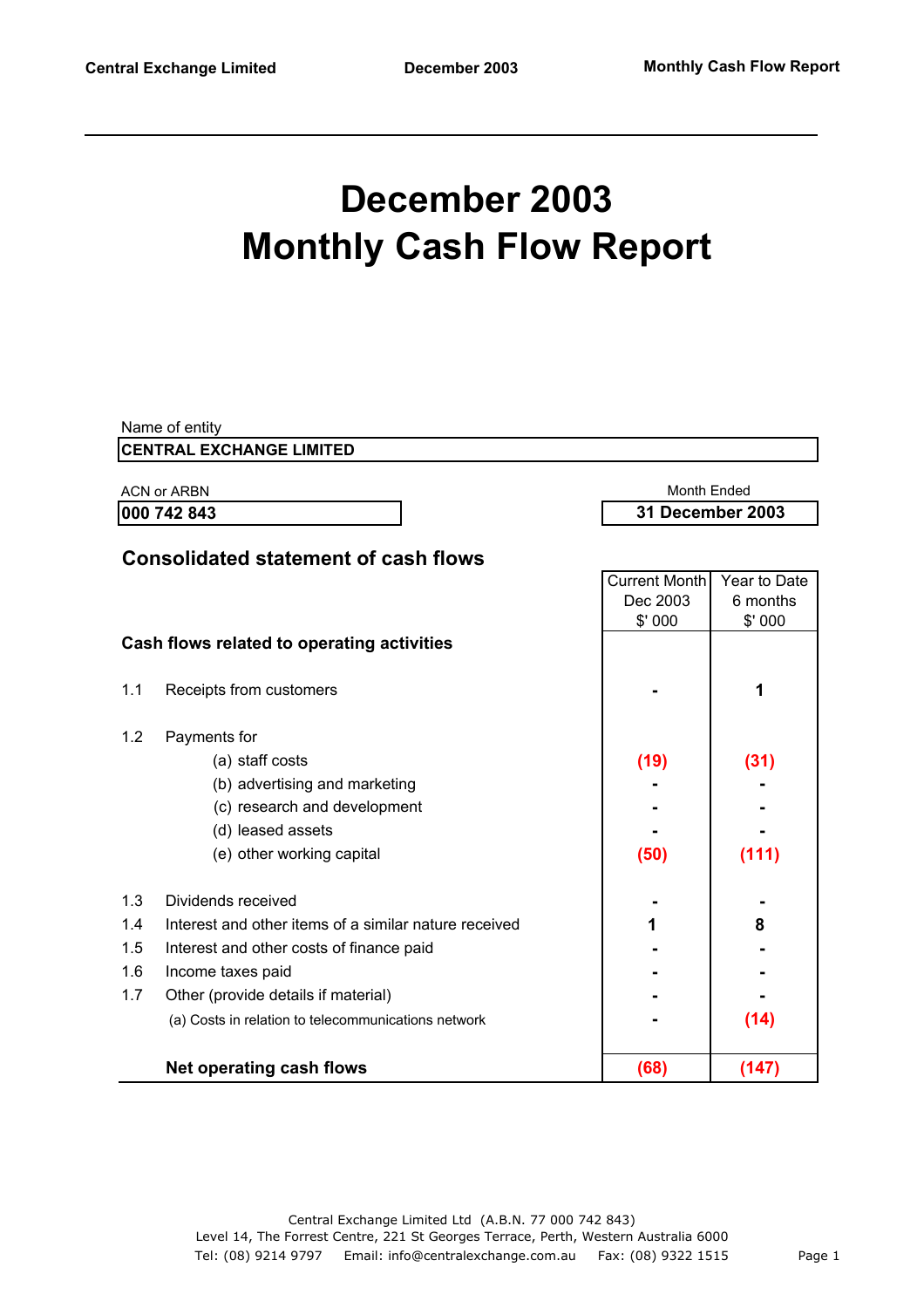|      |                                               | <b>Current Month</b> | Year to Date |
|------|-----------------------------------------------|----------------------|--------------|
|      |                                               | Dec 2003             | 6 months     |
|      |                                               | \$' 000              | \$'000       |
| 1.8  | Net operating cash flows (carried forward)    | (68)                 | (147)        |
|      | Cash flows related to investing activities    |                      |              |
| 1.9  | Payment for acquisition of:                   |                      |              |
|      | businesses (item 5)<br>(a)                    |                      |              |
|      | (b)<br>equity investments                     |                      |              |
|      | (c)<br>intellectual property                  |                      |              |
|      | (d)<br>physical non-current assets            |                      |              |
|      | other non-current assets<br>(e)               |                      |              |
| 1.10 | Proceeds from disposal of:                    |                      |              |
|      | businesses (item 5)<br>(a)                    |                      |              |
|      | (b)<br>equity investments                     | 35                   | 49           |
|      | (c)<br>intellectual property                  |                      |              |
|      | physical non-current assets<br>(d)            |                      |              |
|      | other non-current assets<br>(e)               |                      |              |
| 1.11 | Loans to other entities                       |                      |              |
| 1.12 | Loans repaid by other entities                |                      |              |
| 1.13 | Other (provide details if material)           |                      |              |
|      | Net investing cash flows                      | 35                   | 49           |
| 1.14 | Total operating and investing cash flows      | (33)                 | (98)         |
|      | Cash flows related to financing activities    |                      |              |
| 1.15 | Proceeds from issues of shares, options, etc. |                      |              |
| 1.16 | Proceeds from sale of forfeited shares        |                      |              |
| 1.17 | Proceeds from borrowings                      |                      |              |
| 1.18 | Repayment of borrowings                       |                      |              |
| 1.19 | Dividends paid                                |                      |              |
| 1.20 | Other (provide details if material)           |                      |              |
|      | (a) Payments in relation to share buy back    |                      |              |
|      | Net financing cash flows                      |                      |              |
|      | Net increase (decrease) in cash held          | (33)                 | (98)         |
| 1.21 | Cash at beginning of month/year to date       | 355                  | 420          |
| 1.22 | Exchange rate adjustments to item 1.20        |                      |              |
| 1.23 | Cash at end of month                          | 322                  | 322          |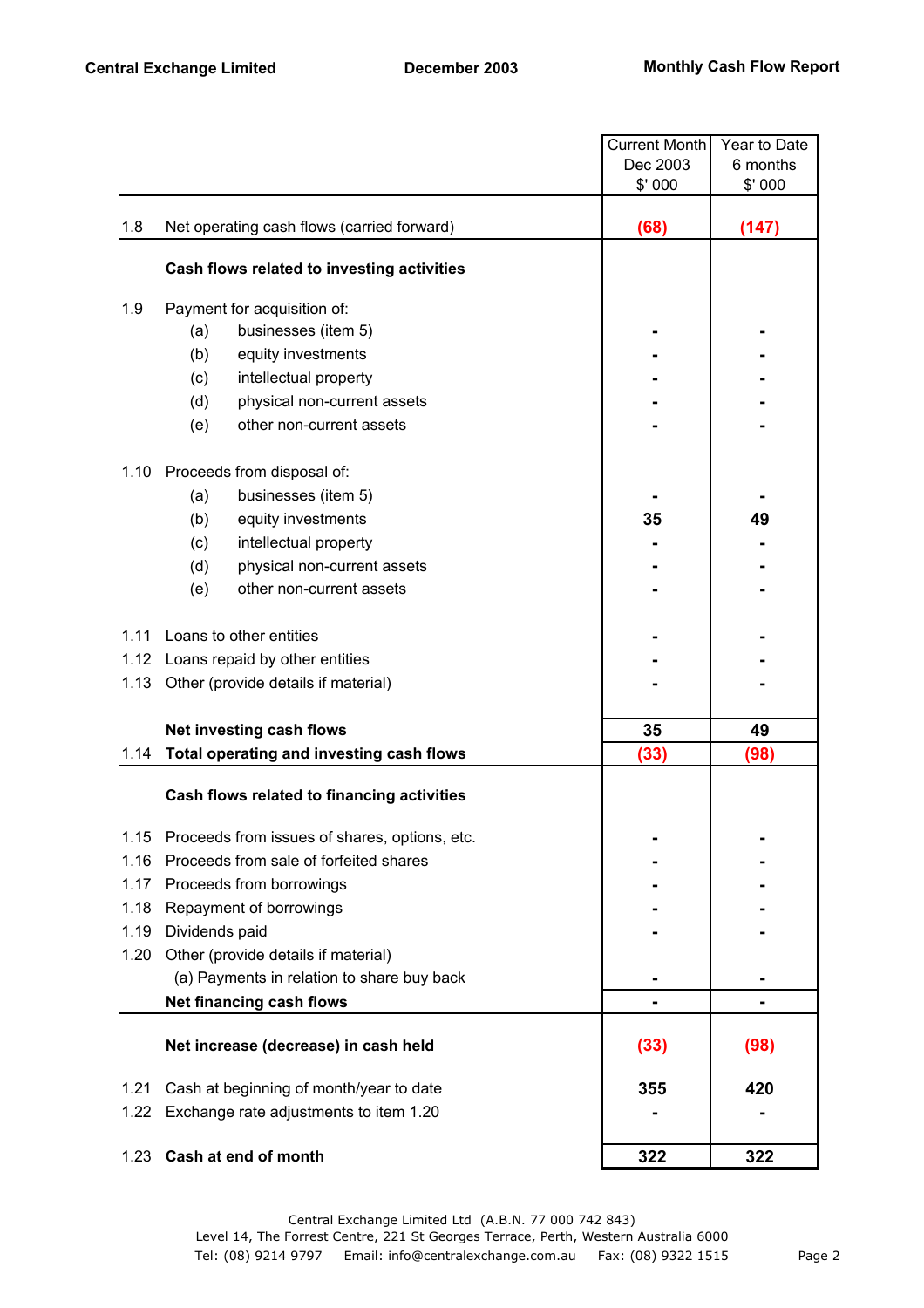## **Payments to directors of the entity and associates of the directors Payments to related entities of the entity and associates of the related entities**

|      |                                                                  | Current Month |
|------|------------------------------------------------------------------|---------------|
|      |                                                                  | Dec 2003      |
|      |                                                                  | \$'000        |
|      |                                                                  |               |
| 1.24 | Aggregate amount of payments to the parties included in item 1.2 | 19            |
|      |                                                                  |               |
| 1.25 | Aggregate amount of loans to the parties included in item 1.11   |               |
|      |                                                                  |               |

1.26 Explanation necessary for an understanding of the transactions

(1) \$18,755 - General Manager's salary and employer superannuation contributions for period from June (a portion only) to December 2003 (who is also a director of the Company).

## **Non-cash financing and investing activities**

2.1 Details of financing and investing transactions which have had a material effect on consolidated assets and liabilities but did not involve cash flows

None.

2.2 Details of outlays made by other entities to establish or increase their share in businesses in which the reporting entity has an interest

None.

#### **Financing facilities available**

*Add notes as necessary for an understanding of the position. (See AASB 1026 paragraph 12.2).*

|     |                             | Amount available<br>\$'000 | Amount used<br>\$'000 |
|-----|-----------------------------|----------------------------|-----------------------|
| 3.1 | Loan facilities             | -                          |                       |
| 3.2 | Credit standby arrangements |                            |                       |